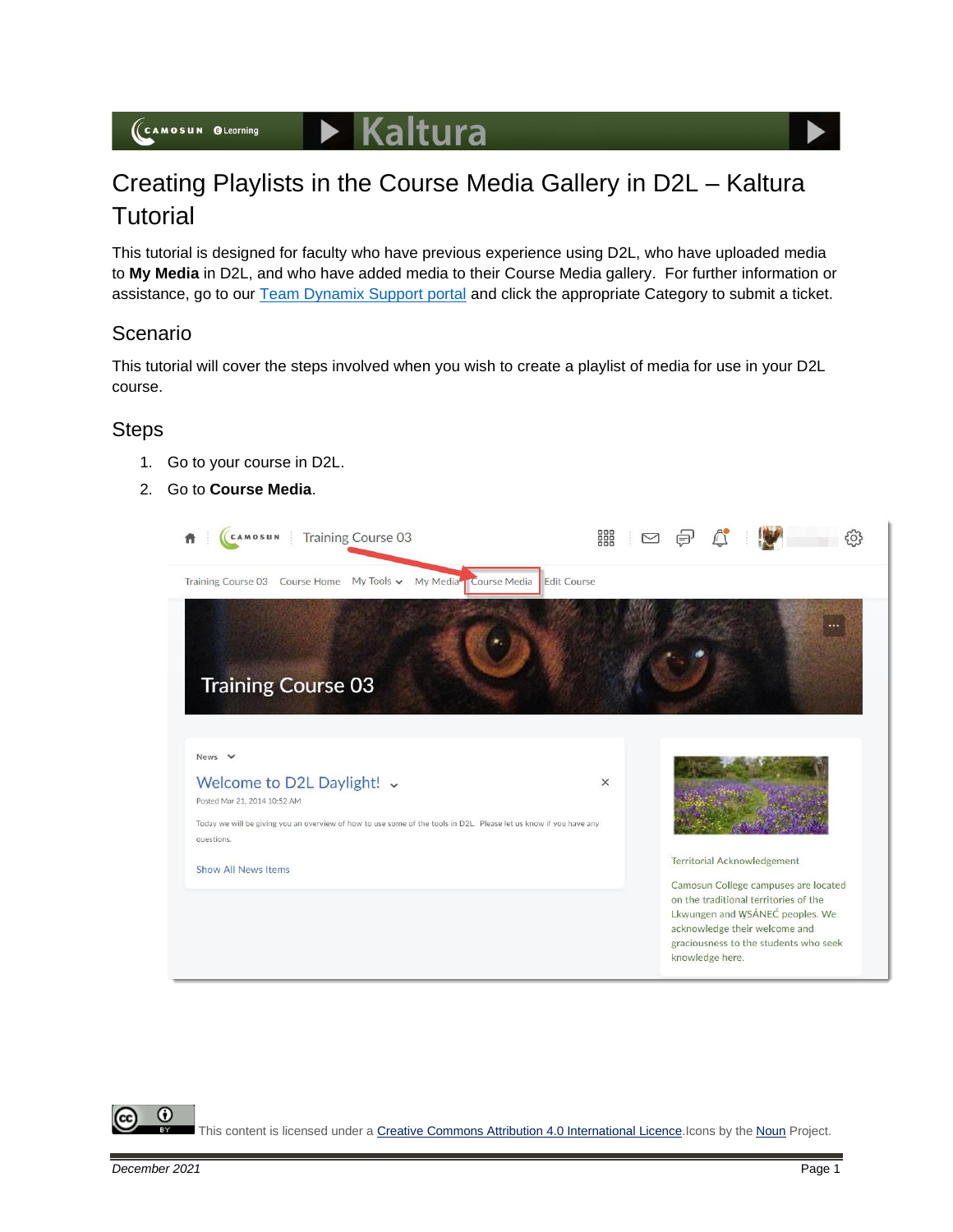3. To add Playlists to the Course Media gallery, click the icon at the top left above the **Add Media** button, and select **Edit**.



4. Click the **Channel Actions** menu (at the top right), and select **Create channel playlist**.



5. Give your Playlist a **Title**, as well as a **Description** and **Tags** if needed, then click **Add**.

| Cancel | Add |
|--------|-----|

This content is licensed under [a Creative Commons Attribution 4.0 International Licence.I](https://creativecommons.org/licenses/by/4.0/)cons by the [Noun](https://creativecommons.org/website-icons/) Project.

 $\Omega$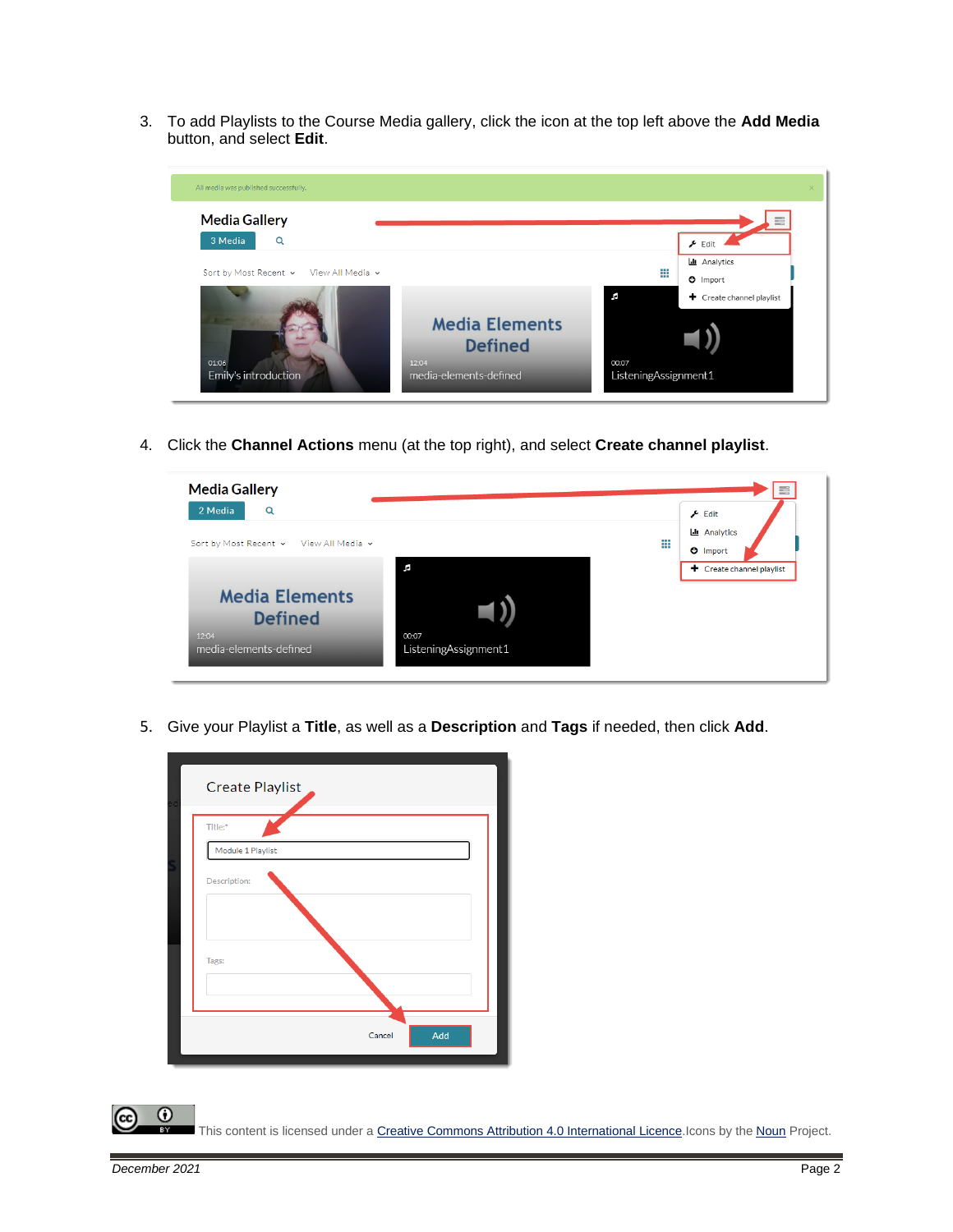6. To add media to your Playlist, click **Add to Playlist**.

| Module 1 Playlist<br>$\equiv$ Edit Playlist                            | Cancel<br>Save                                           |
|------------------------------------------------------------------------|----------------------------------------------------------|
|                                                                        | Module 1 Playlist                                        |
|                                                                        | Created By Channel playlist Updated September 17th, 2020 |
| $\overline{\phantom{a}}$<br>$\frac{1}{2}$<br>$\equiv$ $\triangleright$ | Add description                                          |
|                                                                        | Add tags                                                 |
|                                                                        |                                                          |
| <b>Playlist</b>                                                        | E+ Add to Playlist<br>0 Items                            |

7. Scroll down and click the + (plus) buttons next to the videos you want to put into your new Playlist. They will then appear in the left-hand panel. When you have added all the videos belonging in the Playlist, click **Save**.

| $\equiv$ Edit Playlist                                               | Module 1 Playlist                                                      | Cancel<br>Save                                                                                                                                        |
|----------------------------------------------------------------------|------------------------------------------------------------------------|-------------------------------------------------------------------------------------------------------------------------------------------------------|
| $\mathbf 1$<br>00:53                                                 | <b>El pinkmoose Projectfinfinfin</b><br>Created By elearningtest       | Search for Media<br>$\alpha$<br>My Media<br>$\checkmark$<br><b>The Margaret Project fin fin fin</b><br>Created By elearningtest<br>00:53              |
| $\overline{2}$<br>03:36                                              | Scottish Voice Recognition Elevator - ELEV<br>Created By Emily Schudel | $\cdots$<br>El Kaltura Capture recording - March 17th 2020,<br>$\alpha$<br>$\bigoplus$<br><b>Created By Emily Schudel</b><br>00:07                    |
| How do you support community<br>3<br>Servoy vous in pellula<br>01:24 | <b>Ell Week1-Community-MikeThompson</b><br>Created By Emily Schudel    | <b>Ell Kaltura Capture recording - March 17th 2020, </b><br>$- - -$<br>$\bigoplus$<br>$\overline{a}$<br>Created - Emily Schudel<br>00:27              |
|                                                                      |                                                                        | Scottish Voice Recognition Elevano<br><b>ELEVEN!</b><br>$(\checkmark)$<br><b>Created By Emily Schudel</b><br>$0.3 -$                                  |
|                                                                      |                                                                        | Ell Kart Capture recording - February 7th 202<br>$\bigoplus$<br><b>Created By Emily Sc</b><br>00:04                                                   |
|                                                                      |                                                                        | <b>ET Week1-Community-MikeThompson</b><br><b>How do you support community</b><br>building in your course?<br><b>Created By Emily Schudel</b><br>01:24 |